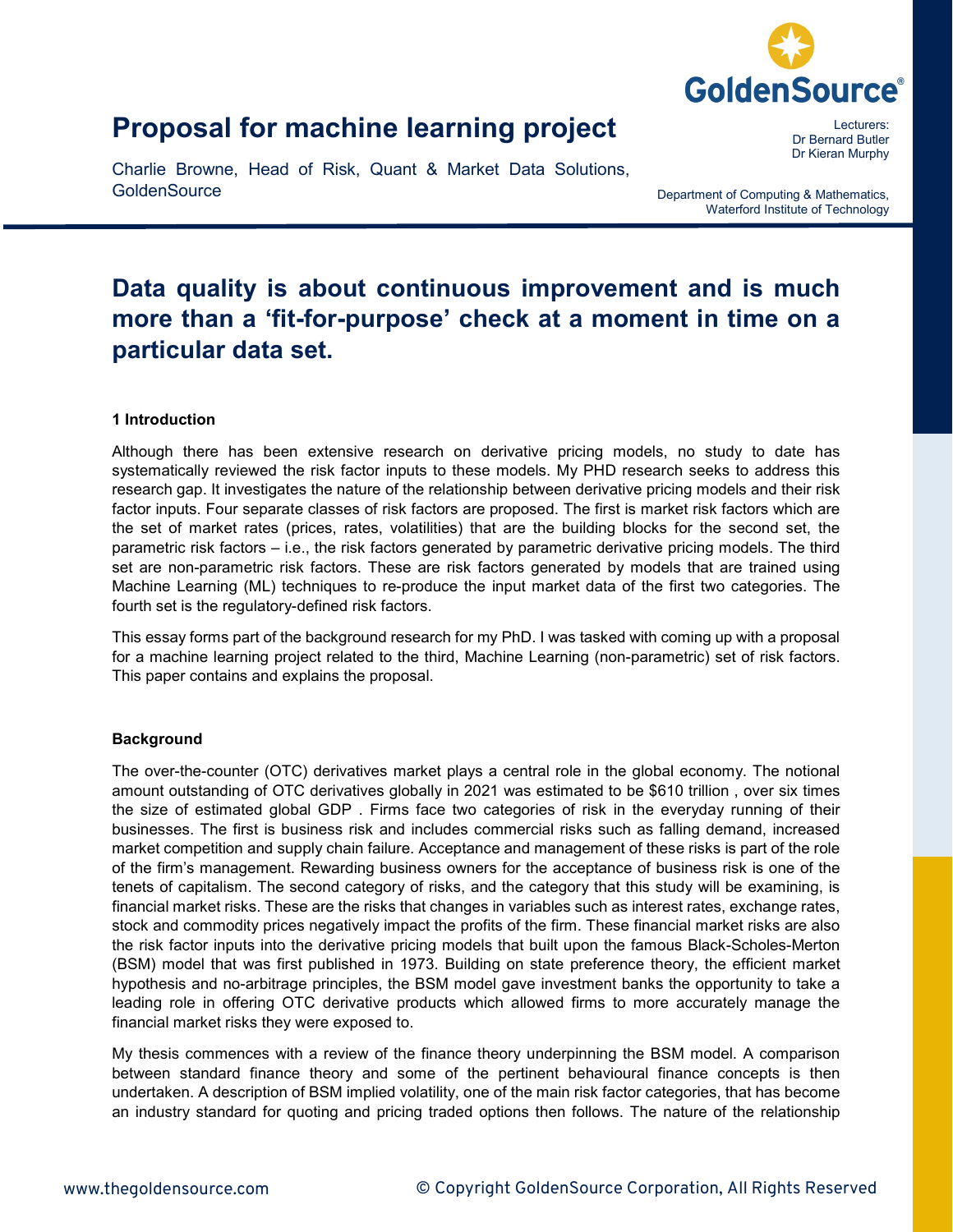between derivative pricing models and their risk factor inputs follows next. As noted in Section 1, my study proposes that there are four separate classes of risk factors.

#### **2 Derivative pricing: Parametric models**

Andreou, Charalambous and Martzoukos (2008) describe the Black-Scholes-Merton (BSM) model and its various derivations as the "parametric models" as they rely on the specification of parameters for the underlying diffusion processes. In a similar context, Amilon (2003) refers specifically to the parameterization of the diffusion processes. His research compares the BSM model to a neural network approach to pricing derivatives and includes a discussion on the background to the BSM model. The parameterized diffusion process for the underlying stock price that BSM is based on is referred to as Geometric Brownian Motion (GBM). A remarkable aspect of the BSM model is the fact that a closed-form solution, generally known as the Black-Scholes formula, exists for it. Most derivative pricing models that assume diffusion processes for their input parameters do not have closed-form solutions. Numerical techniques such as Monte Carlo simulation are required to solve them.

Amilon (2003) describes the breakthrough role that the BSM model played in derivative pricing despite the unrealistic assumptions that the model is based on. Since the early days of BSM much research has been done on models that relax some of its assumptions. The most notable being the development of models, known as stochastic volatility models, which allow the volatility parameter to be non-constant. In such models a transform of the volatility parameter is described by a stochastic diffusion process. A minimum of two diffusion processes are therefore assumed by stochastic volatility models: one for the underlying price and another for the volatility of that underlying price. Stochastic volatility models achieve a better approximation to traded market prices than the BSM model does (Bakshi, Cao, and Chen, 1997).

Andreou et al (2018) argue that the various models that were developed to account for the flaws in BSM (e.g. stochastic volatility models, jump diffusion models, and models that assume interest rates have a term structure and are stochastic) have not been successful in doing so – despite their improvements on the original BSM model. Derivative pricing models today still do not produce prices that are consistent with prices observed in financial markets. They offer a number of reasons as to why this is the case. They have poor out-of-sample pricing performance, model parameters are sometimes implausible and inconsistent with market data (Bakshi et al, 1997), and the complexity of the models often makes them difficult to implement. For these reasons and others, the BSM model, despite its many flawed assumptions, remains ubiquitous in financial markets.

#### **3 Derivative pricing: Non parametric models**

In their seminal work on pricing derivatives using learning networks Hutchinson, Lo and Poggio (1994) refer to their approach as non-parametric. Since that time ML approaches to derivative pricing have been referred to as the "non-parametric" models (Amilon, 2003; Andreou et al, 2008; Park, Kim and Lee, 2014; Culkin and Das, 2017; Ye and Zhang, 2019). Ye and Zhang (2019) describe the specific approach proposed in Hutchinson et al (1994) as brute-force curving fitting. Pearl (2019) and Bishop (2021), in reference to this relationship between curve fitting and ML, argue that much of the recent progress that has been made in ML is founded on curve-fitting approaches that have been around for decades.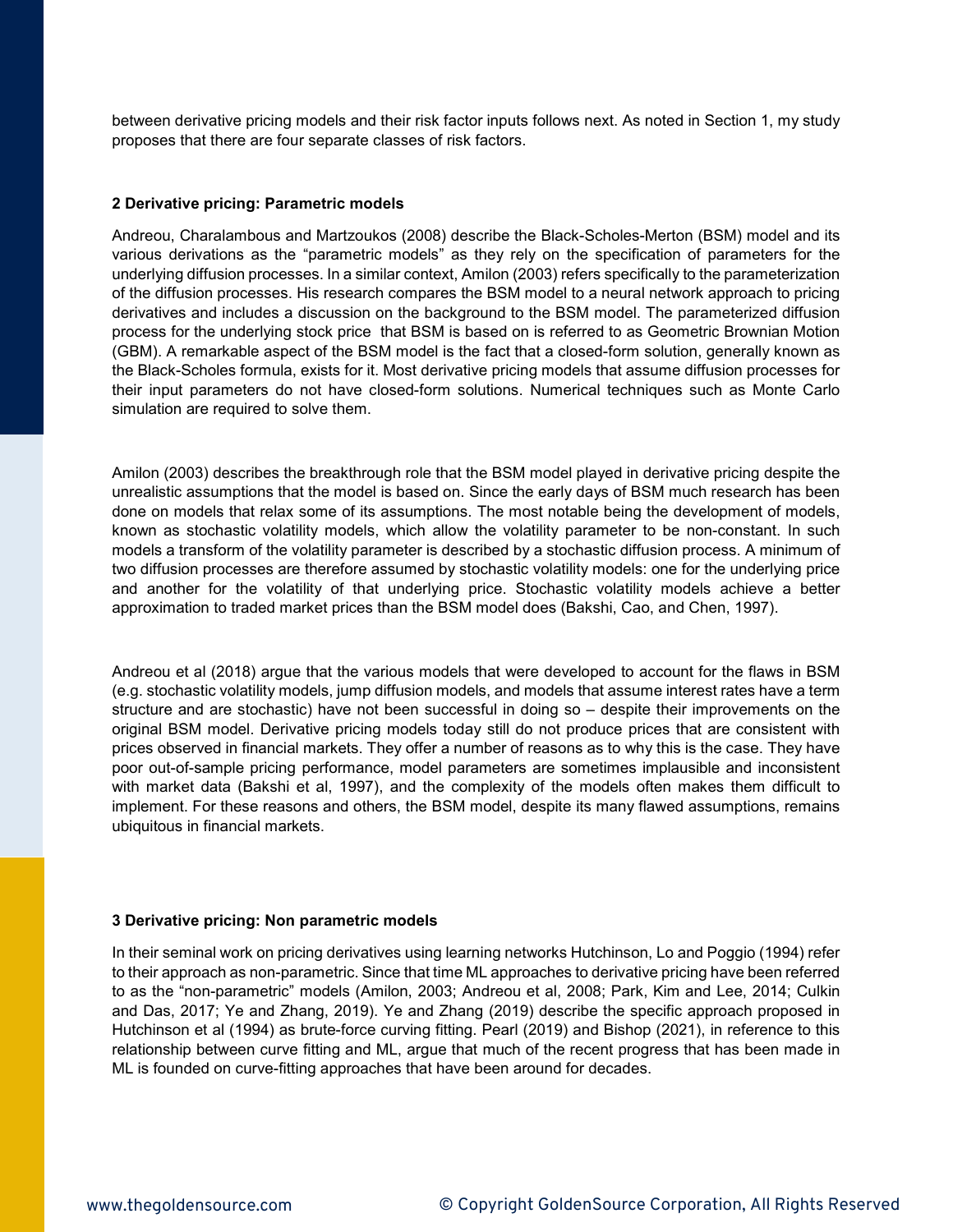Andreou et al (2008) argue that non-parametric techniques such as Artificial Neural Networks (ANNs) are effective alternatives to the parametric derivative pricing models. While finance theories such as the Efficient Market Hypothesis (Samuelson, 1965; Fama, 1970), No Arbitrage (Ross, 1976b) and the Capital Asset Pricing Model (Sharpe, 1964) underpin much of the literature on parametric derivative pricing models, ANNs on the other hand are not required to sit on any particular theoretical framework. ANN estimates calculate the derivative's price inductively using historical or implied input variables or option transactions data. Ye and Zhang (2019) refer to the extensive research on the use of ML techniques on financial market variables. A natural consequence of introducing ML and artificial intelligence (AI) to the finance industry is the desire to use its tools to predict market prices for variables like stock prices, FX rates and interest rates. Aydogdu (2018), for example, uses neural networks to forecast stock price returns.

Given the fundamental role that curve-fitting plays in ML, there is a certain irony in the terminology that has evolved to describe ML approaches to derivative pricing. These "non-parametric" ML approaches to pricing options and other derivatives are in fact often based on highly parameterised functions. In ML, "given data and a parameterised function, curve fitting is the problem of determining function parameters so that the function output matches desired output as closely as possible. " The parameterised function in this sentence refers to the mathematical models that underlie the ML algorithm. "Determining function parameters" is the mathematical description of the process for training the ML model and the "function output" refers to the predictions of the ML model. Figure 1 is an illustration of a quadratic curve-fitting process for 30 observations (rows of data). Models are trained by fitting a curve to the data using techniques that minimise the loss functions associated with distances between observations and the curve.

#### Figure 1: Curve fitting processes in machine learning



Culkin and Das (2017) attribute much of the success of ML to the improvements in mathematical methods underpinning Artificial Neural Networks (ANNs). The improvements allowed for extremely fast training of the models. ANNs are trained by minimizing a loss function using the appropriate optimization technique. Large ANNs require the fitting of high volumes of parameters. Using gradients for optimization is computationally very expensive. Gradient approaches are numerical in nature and take too long to run for most applications. However, the discovery the backpropagation technique meant that parameters of the neural network could be solved for without using numerical approaches. Optimization times sped up dramatically as a result. Schmidhuber (2014) credits the discovery of the backpropagation technique to several researchers including Kelley (1960) and Bryson (1961). According to Culkin and Das (2017), without the backpropagation technique deep learning approaches would not exist. The availability of analytical solutions via backpropagation enabled the advancement of deep learning.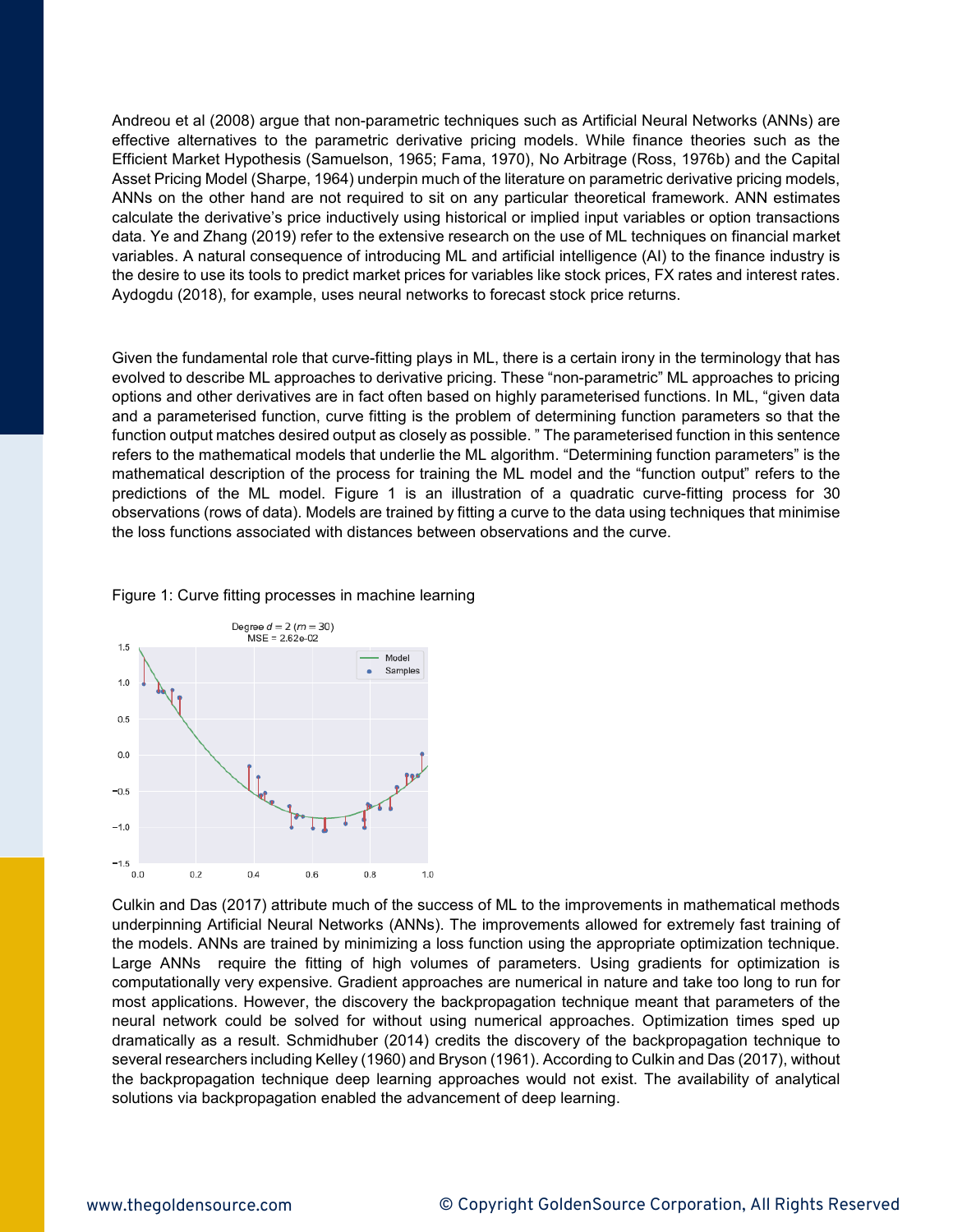Table 1 contains the five variants of ML algorithms as described in Domingos (2015). He refers to these variants as the five tribes of ML. Artificial Neural Network (ANN) approaches belong to the Connectionists tribe and have origins in neuroscience.

| <b>Tribe</b>     | <b>Learning Algorithm</b><br><b>Origins</b> |                            |
|------------------|---------------------------------------------|----------------------------|
| Symbolists       | Logic, Philosophy                           | <b>Inverse Deduction</b>   |
| Connectionists   | Neuroscience                                | Backpropagation            |
| Evolutionaries   | <b>Mathematical Biology</b>                 | <b>Genetic Programming</b> |
| <b>Bayesians</b> | <b>Statistics</b>                           | Probabilistic Inference    |
| Analogizers      | Psychology                                  | <b>Kernel Machines</b>     |

Table 1: The five tribes of Machine Learning (Domingos, 2015)

Pierrot (2020) states that ANNs are models inspired by biological neural networks that can be described using three functional abstractions: neurons, layers, and global architecture. Figure 2 illustrates the Multi-Layer Perceptron (MLP), a fundamental concept in neural networks that shows the relationship between these components. Andreou et al (2018) describe a neural network as a set of processing functions that exist in multiple layers that are connected via arcs.

Figure 2: The Multi-Layer Perceptron (MLP), Pierrot (2020)



Amilon (2003) describes neurons as the central commodity of all ANNs. They exist in layers within the MLP. There is an input layer, several hidden layers and an output layer. The neurons in the hidden layers are used to generate a representation of the data. The role of each neuron is to sum the signals that it receives and then, after adding a bias term, perform a transformation using a monotonically increasing function such as a sigmoid or the logistic function. In this way the signals are passed through the layers of the MLP and the process is repeated. The connections between the neurons are represented by weights. The outputs of the ANN are validated against known targets. Differences between the outputs and the target are registered and used in a loss function such as the sum of squared errors.

Pierrot (2020) discusses the weights associated with the connections between neurons. He describes how each neuron is connected to a neuron in the next layer by a learnable weight, a bias term and an activation function. Backpropagation works backwards from the output error, adjusting weights and biases so that the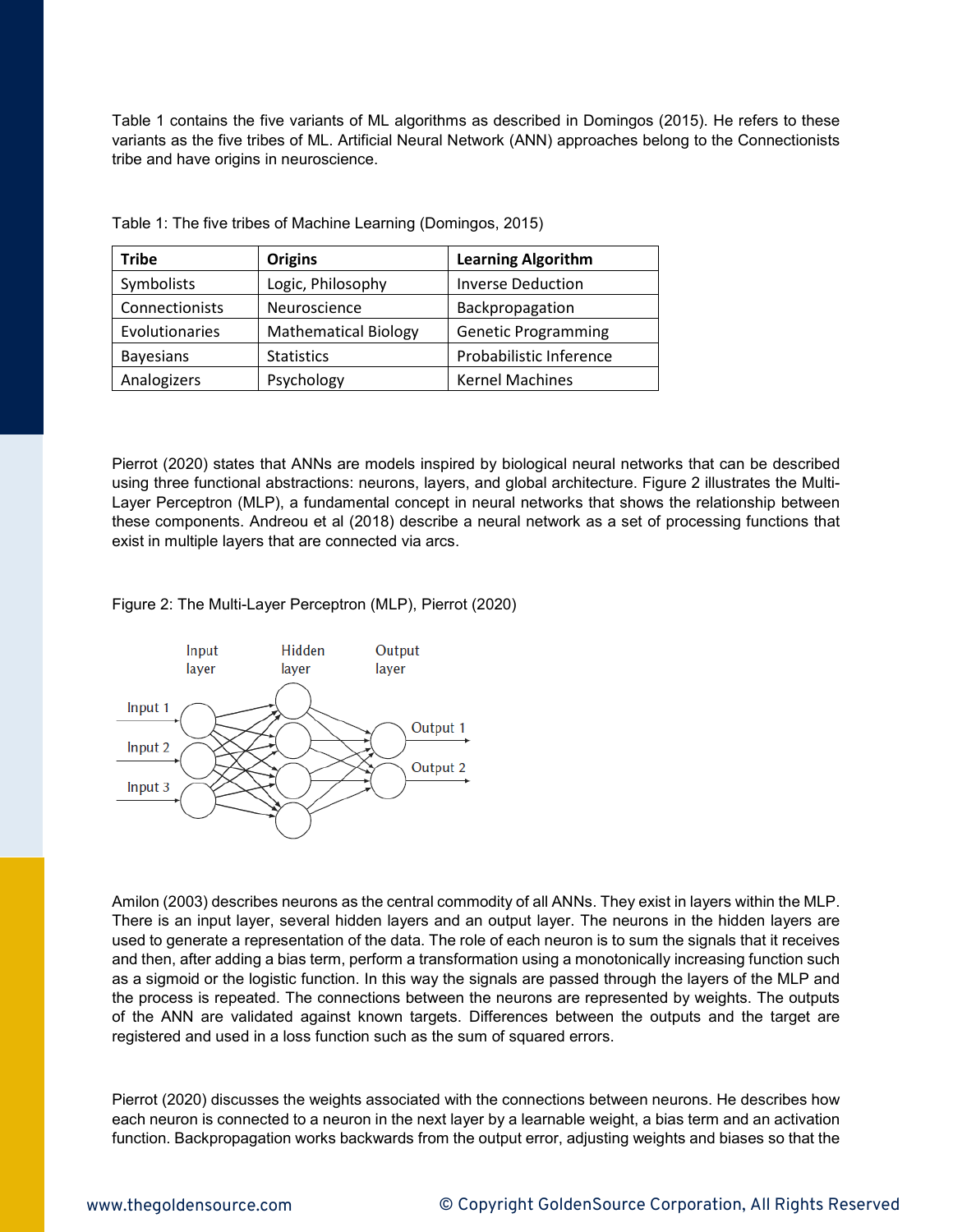loss function – which is generally a gradient descent algorithm - is minimized. The problem is often specified as a supervised regression problem with the output loss being the Mean Squared Error (MSE).

Pierrot (2020) discusses the use of hyperparameters in an ANN. Hyperparameters are settings that define the model architecture and control the way that the learning process works. Examples of hyperparameters are the number of neurons, the number of layers, the learning rate, the number of principle components where Principal Component Analysis (PCA) is being used as part of the modelling process, and the batch size. They should be set so that the performance of the model is optimized. Amilon (2003) discusses approaches for optimizing model performance. Using the input data for both fitting the model and evaluating it risks generating optimistic (and therefore erroneous) estimates of model performance with the suboptimality of the model only revealing itself when it is asked to predict on new unseen data

Amilon (2003) states that a popular approach to avoiding such performance issues is to split the data into a training set - used for estimating weights, and a test set – used for evaluating the model. Figure 3 illustrates the concept. Pierrot (2020) describes the use of a more advanced cross-validation approach to train and test the model. The training data set is divided into k subsets of data called folds. The model iterates through the folds and is trained on the data from all folds except the current one. Predictions are generated for the data from that fold. The hyperparameters that obtained the best score are used to train the final model. Figure 4 illustrates the K-fold cross-validation approach.







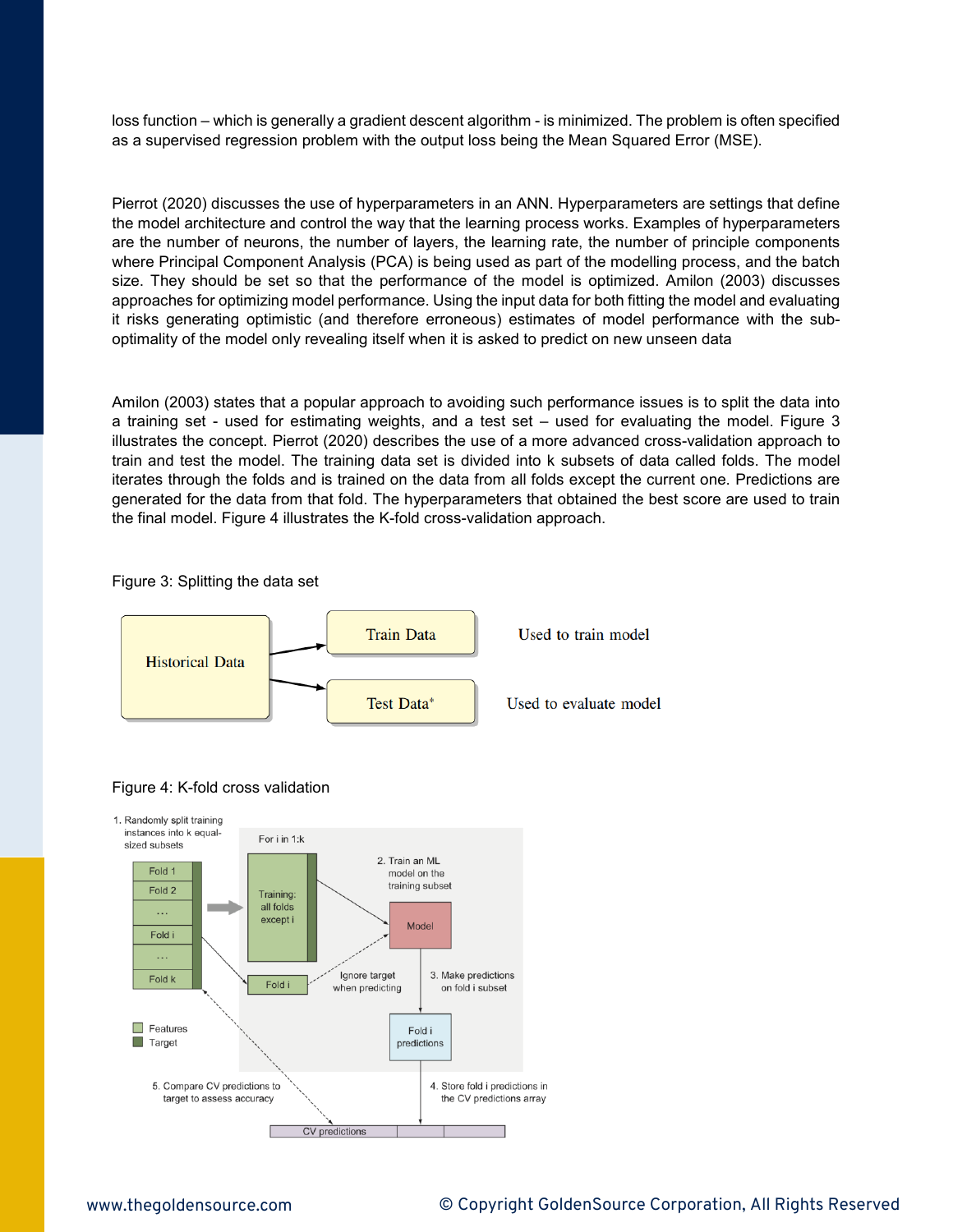Amilon (2003) discusses the MLP's ability to model functions of any type and refers to the description by Hornik, (1989) of the MLP as a universal approximator. However, where too many layers are added, overfitting will result as a consequence of outliers. The modelling process is therefore a trade-off between high model complexity which increases accuracy (reduces bias) but risks over-fitting, and low model complexity which reduces accuracy (increases bias) but risks under-fitting. Figure 5 provides a graphical illustration of this trade-off.

Figure 5: Under versus Over fitting



## **4 The Machine Learning Approach for training derivative pricing models**

Andreou et al (2018) analyse multiple ANN approaches for pricing derivatives and compare these to the BSM-based parametric and semi-parametric approaches described in Section 2. They describe the hybrid neural network option pricing approach by Lajbcygier et al. (1997). It is based on the original ANN target function by Watson and Gupta (1996). In these hybrid models the target function calculates the residuals between market prices of options and the option prices calculated using the parametric approach. They use the prices of European call options on the S&P 500 stock index to analyse differences between the different methods and conclude that the BSM-based hybrid ANN models outperform both the BSM-based parametric models and the regular ANN models.

Pierrot (2020) describes five broad set of steps required to train a derivative pricing model using ML. The first step is the generation of model parameters using random sampling techniques. The second step is the use of derivative pricing models to derive the price of the option for each parameter in the model. The third step involves the splitting of the data created by the second step into a training sample – consisting of 70% of the data, and a testing sample – consisting of 30% of the data. The fourth step is to use the training sample to train the ML model to map the model parameters, generated in the first step, to the option prices from the second step. The last step is to use the trained model on the test set to validate that it generates option prices of the required accuracy.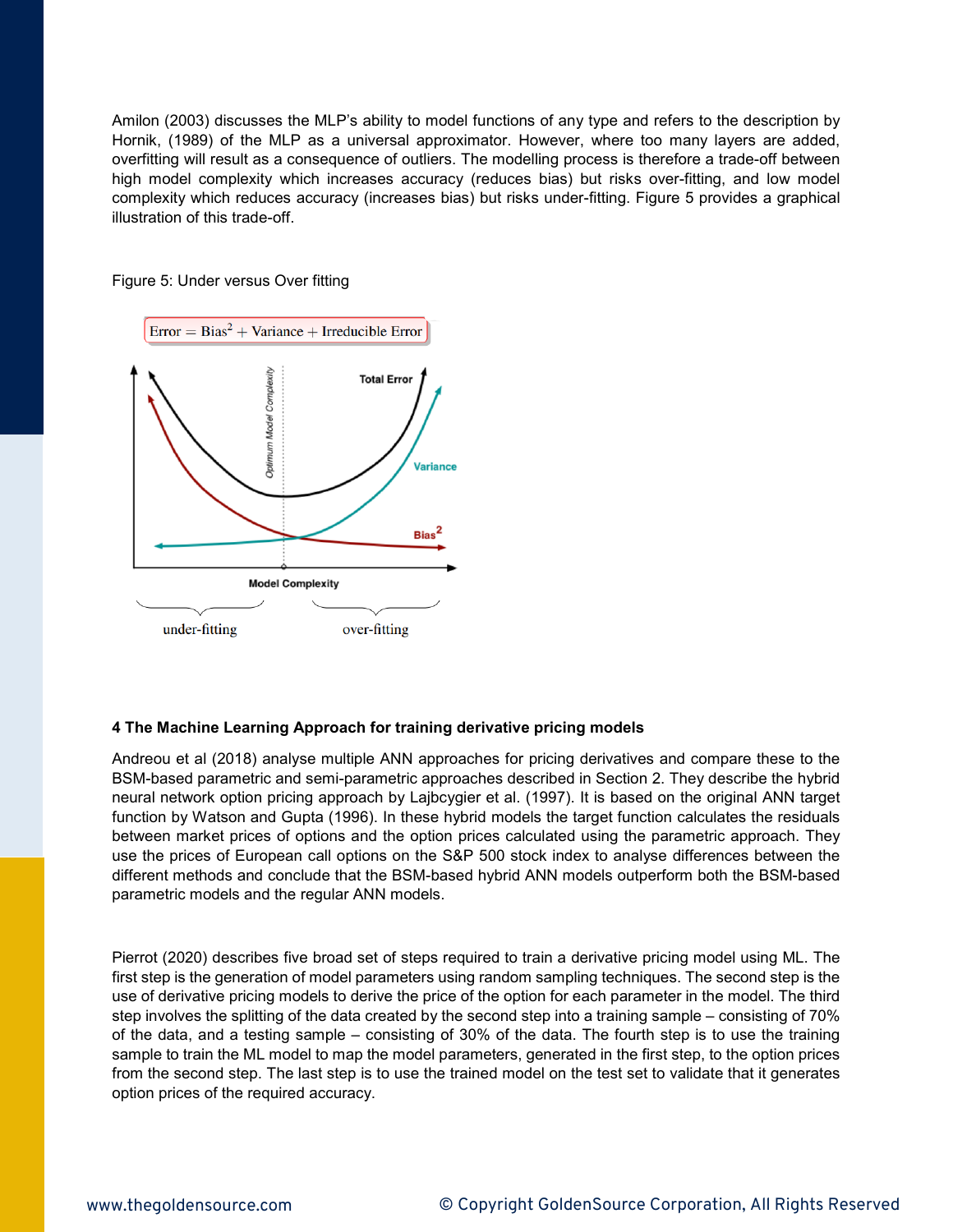#### **5 Machine learning project**

My data mining project will use an ANN to generate an Implied Volatility (IV) surface for IBM, an S&P 500 stock. The approach will broadly follow the five steps outlined in Pierrot (2020) in Section 4 but with two modifications. For the first step I will use the tick history of the stock as the sample inputs to create a distribution of prices that will be used in the generation of derivative pricing model parameters . For the last step, instead of the final output of the deep learning process being BSM option prices for the IBM stock, the output will be the BSM implied volatility (IV) surface for IBM. I choose this approach because my PHD is focused on derivative pricing risk factors – and the BSM IV surface is exactly that, a derivative pricing risk factor.

The derivative pricing model I will use to generate the BSM IV surface will be the Heston model (Heston, 1993) which is an example of a stochastic volatility model described in Section 2. The Heston parameters, generated in Step 1 of the Pierrot approach are standard per the Heston model, i.e., they are initial variance, long-term variance, reversion speed, gamma, and correlation. The IBM BSM IV surface will be calculated by transforming Heston option prices, calculated using the Heston parameters, into points on the IBM IV surface. Each option price is transformed into an IV surface point using a root-finding method. The points on the IV surface points are identified by moneyness and maturity. Per Pierrot (2020), the MLP architecture will have three layers and the hyper-parameters will be optimised using the Bayesian search approach.

Highly traded, liquid stocks like IBM generate stock price history (i.e., tick history) on a second-by-second or more frequent basis. I will use the last 1,000,000 ticks available from the relevant tick history database as the tick history time-series. This time-series will be used as the stock price distribution required for the generation of Heston parameters. The tick history is expected to have a number of data quality issues including missing prices, outliers and stale prices.

The tick history will be read into a Pandas data frame resulting in a labelled data set of one million rows and five or six columns. The columns will include the various price types that typically comes with tick history columns including bid, ask and traded price as well as trade volume and trade/quote time.

I will follow a standard data mining workflow such as the one described in Figure 6 to achieve my overall data mining objective. Other potential data mining workflows that could be followed are Knowledge Discovery in Data (KDD) or Cross Industry Standard for Data Mining (CRISP-DM).



Figure 6: Data Mining Workflow

The first step in the data mining workflow is data cleaning and wrangling. Table 2 describes the proposed sub-sets required to clean the tick history.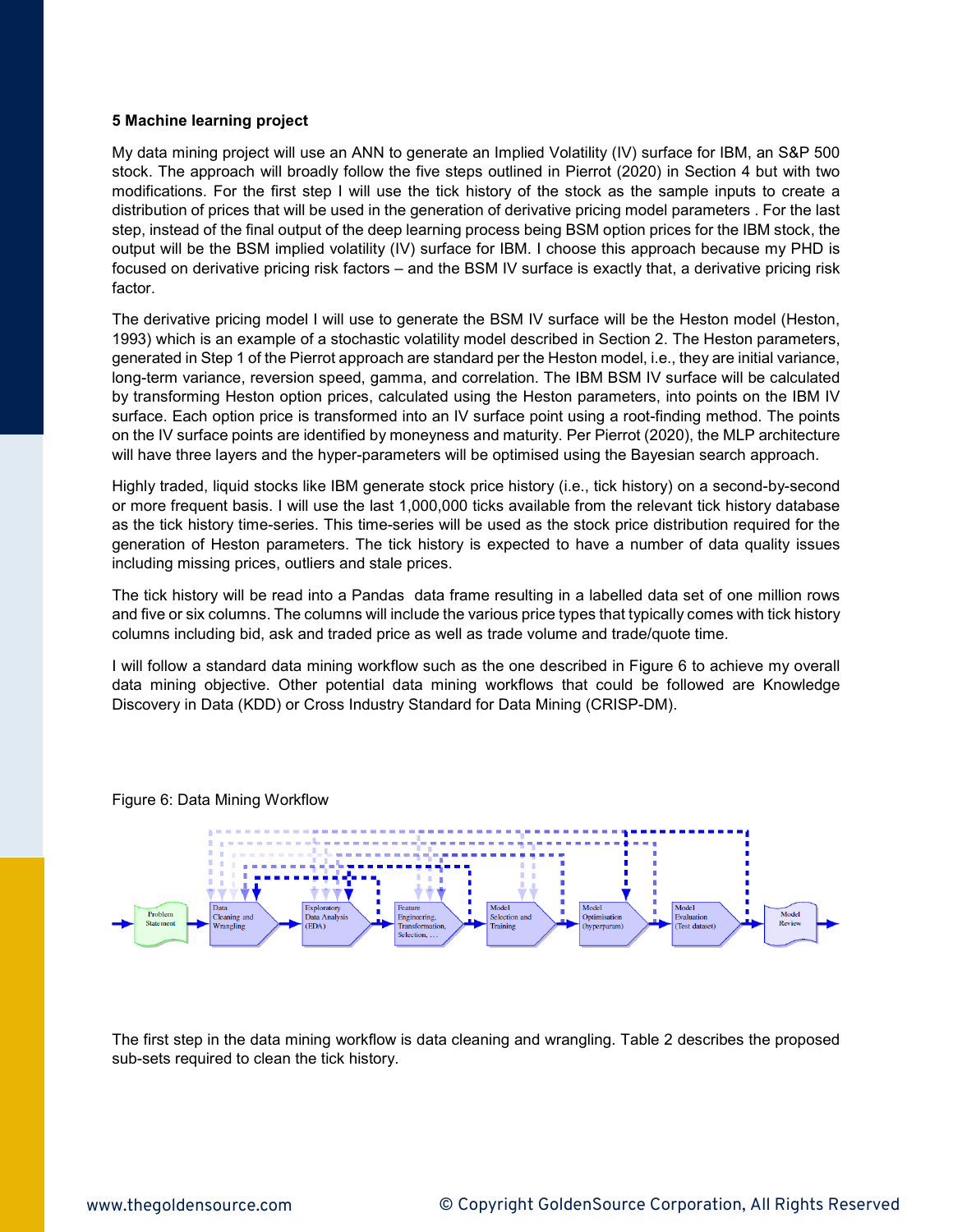| Table 2: Data cleaning and wrangling on the tick history |  |  |  |  |
|----------------------------------------------------------|--|--|--|--|
|                                                          |  |  |  |  |

| <b>Step</b>                  | <b>Sub Step</b>                                                                         |
|------------------------------|-----------------------------------------------------------------------------------------|
| Data Cleaning &<br>Wrangling | Sense-check the data. Check its shape and view the first few rows.                      |
|                              | Check for missing values. Identify the time-series window, e.g., 1-minute, as the       |
|                              | largest expected time-gap that should elapse without a price tick. Missing ticks        |
|                              | should be filled with a single price inserted into the middle of the price-less 1-      |
|                              | minute time-series window. The process is referred to as gap-filling. Three options     |
|                              | will be available for gap-filling the tick history: linear interpolation, copy-forward  |
|                              | or proxy. The proxy method will identify an expected change in price (in                |
|                              | percentage terms) of a proxy security. The proxy security needs to be highly            |
|                              | correlated (Pearson correlation) with IBM. The expected change in price will then       |
|                              | be applied to derive the tick prices missing for IBM.                                   |
|                              | Check for outliers. An outlier will be defined as a price change between one tick       |
|                              | and the next that is greater than one standard deviation. Standard deviation will       |
|                              | be calculated using the last 60 tick price changes. Where an outlier is detected, it    |
|                              | will be replaced with a price calculated using one of the three approaches              |
|                              | described above (linear interpolation, copy-forward or proxy).                          |
|                              | Check for stale prices. Pandas commands will be run to check for the occurrence         |
|                              | of potential stale prices. A stale price will be defined as a price that is the same as |
|                              | the previous price in the time-series. It is difficult to know whether stale prices are |
|                              | actually stale (i.e., erroneous) or whether the price has just coincidentally ticked    |
|                              | to the same price as the previous price. Unless the level of stale prices is material   |
|                              | stale prices will not be replaced using any of the methods described above.             |

Once data cleaning and wrangling is done, the next step in the data mining workflow is the EDA and feature engineering. Table 4 outlines the sub-steps involved here.